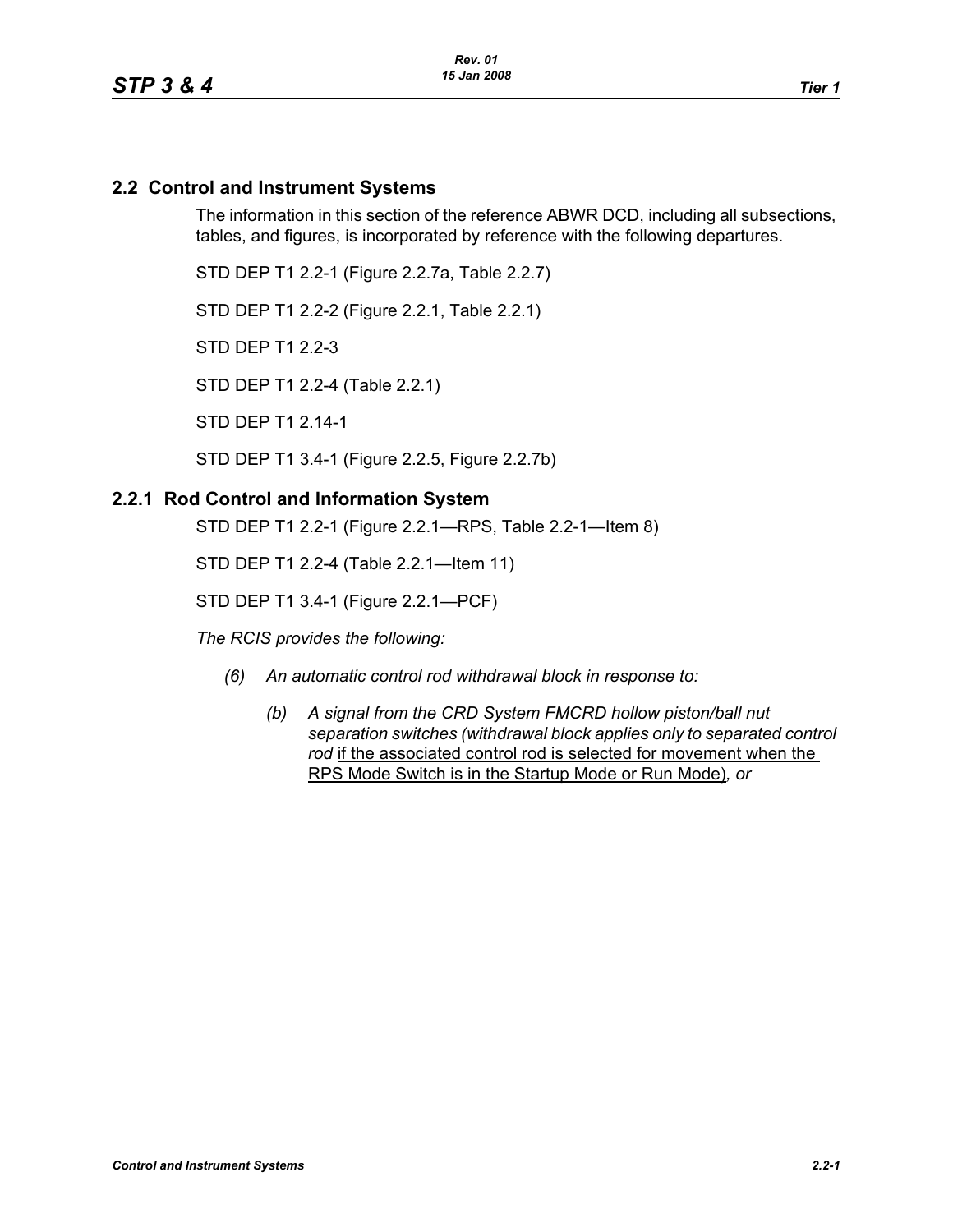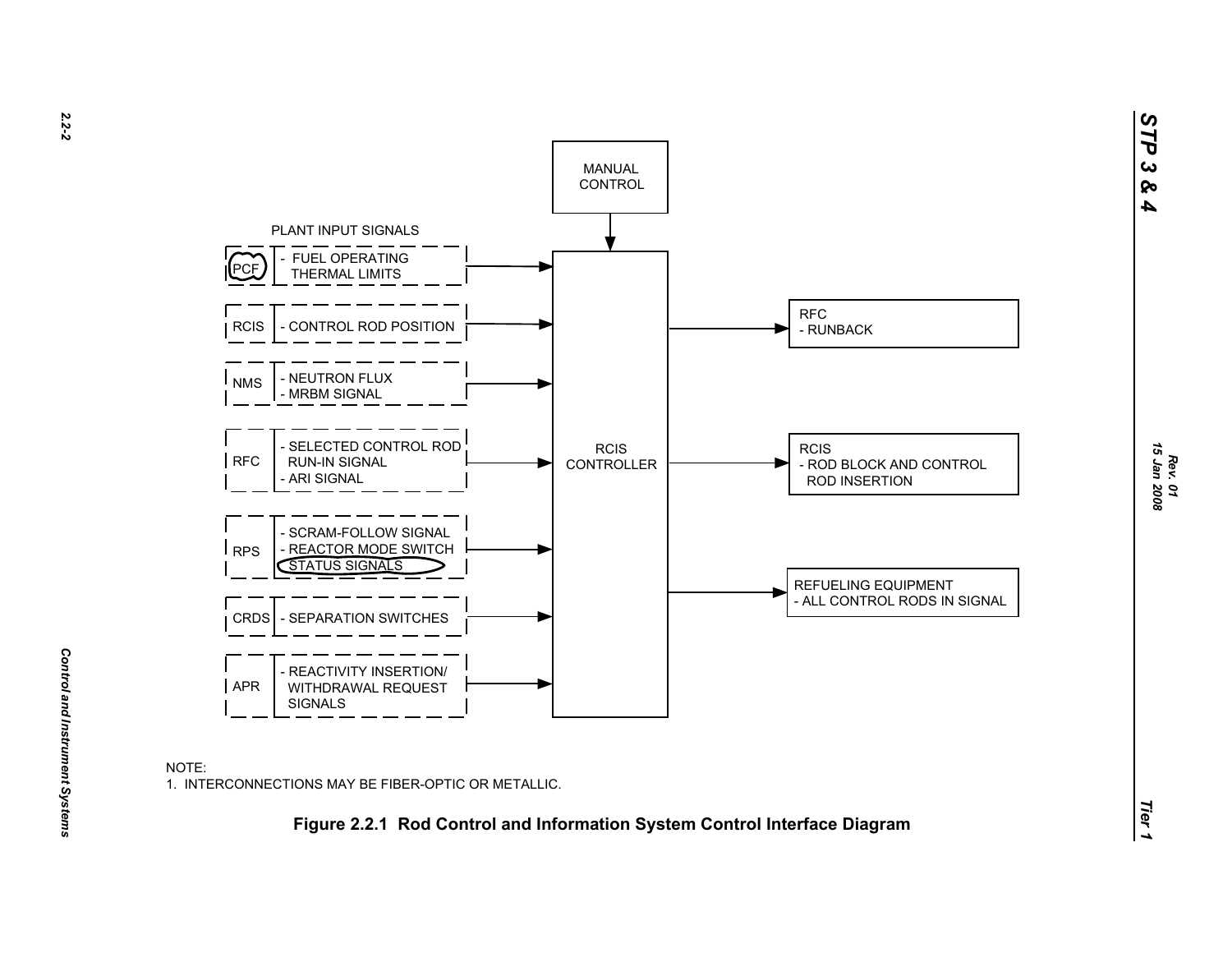| <b>Design Commitment</b><br><b>Inspection, Tests, Analyses</b><br><b>Acceptance Criteria</b><br>8.<br>The RCIS provides an automatic control rod<br>Tests will be conducted on the RCIS using<br>8. A control rod withdrawal block signal occurs<br>8.<br>withdrawal block in response to:<br>simulated signals from the NMS MRBM at<br>upon receipt of simulated signals from:<br>above low power setpoint; and from the<br>NMS MRBM at above the low power<br>a. A signal from the NMS MRBM at above<br>а.<br>FMCRD separation switches and Startup<br>the low power setpoint.<br>setpoint,<br>and Run Mode positions of RPS Mode<br>b. A signal from the CRD System FMCRD<br>b. FMCRD separation switches (withdrawal<br>Switch; and from control rods of the same<br>hollow piston/ball nut separation<br>block is only applicable to separated<br>HCU and Refuel Mode position of RPS<br>control rod if selected with the RPS<br>switches (withdrawal block applies only<br>Mode Switch.<br>to separated control rod if selected with<br>mode switch in Startup Mode or Run<br>the RPS mode switch in Startup Mode<br>Mode),<br>or Run Mode).<br>An attempt to withdraw a control rod,<br>C.<br>when the RPS mode switch is in Refuel<br>c. A signal from the RPS Mode Switch<br>when in Refuel Mode that only permits<br>Mode and the two control rods<br>the two control rods associated with the<br>associated with the same HCU are<br>same HCU being withdrawn from the<br>withdrawn.<br>core at anytime. |
|---------------------------------------------------------------------------------------------------------------------------------------------------------------------------------------------------------------------------------------------------------------------------------------------------------------------------------------------------------------------------------------------------------------------------------------------------------------------------------------------------------------------------------------------------------------------------------------------------------------------------------------------------------------------------------------------------------------------------------------------------------------------------------------------------------------------------------------------------------------------------------------------------------------------------------------------------------------------------------------------------------------------------------------------------------------------------------------------------------------------------------------------------------------------------------------------------------------------------------------------------------------------------------------------------------------------------------------------------------------------------------------------------------------------------------------------------------------------------------------------------------------------|
|                                                                                                                                                                                                                                                                                                                                                                                                                                                                                                                                                                                                                                                                                                                                                                                                                                                                                                                                                                                                                                                                                                                                                                                                                                                                                                                                                                                                                                                                                                                     |
|                                                                                                                                                                                                                                                                                                                                                                                                                                                                                                                                                                                                                                                                                                                                                                                                                                                                                                                                                                                                                                                                                                                                                                                                                                                                                                                                                                                                                                                                                                                     |
| 11. The RCIS is powered by two non-Class 1E<br>11. Tests will be performed on the as-built RCIS<br>11. The test signal exists in only one control-<br>channel at a time in only the one power<br>uninterruptible supplies.<br>by providing a test signal in only one non-<br>Class 1E uninterruptible power supply at a<br>supply.<br>time.                                                                                                                                                                                                                                                                                                                                                                                                                                                                                                                                                                                                                                                                                                                                                                                                                                                                                                                                                                                                                                                                                                                                                                         |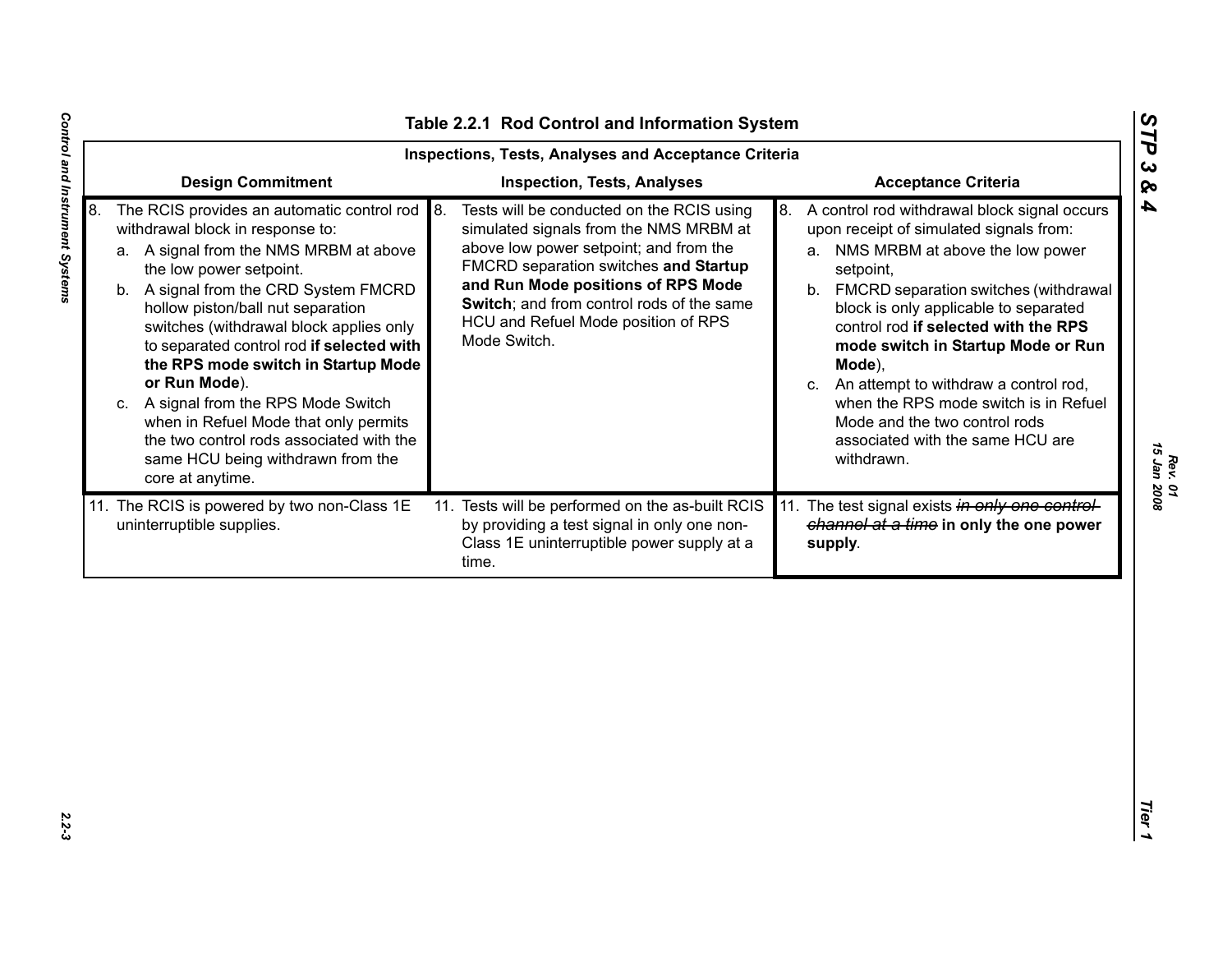# **2.2.3 Feedwater Control System**

STD DEP T1 3.4-1

STD DEP T1 2 2-3

### *Design Description*

*The FDWC digital controllers determine narrow range level signal using three reactor level measurement inputs from the NBS. Sensor signals are transmitted to the FDWC digital controllers by the Non-Essential Multiplexing System (NEMS).*

*The steam flow in each of four main steamlines is sensed at the RPV nozzle venturis. Sensor signals are transmitted to the FDWC System digital controllers by the NEMS. These measurements are processed in the digital controllers to calculate the total steam flow out of the vessel.*

*Feedwater flow is sensed at a flow element in each of the two feedwater lines. Sensor signals are transmitted to the FDWC digital controllers by the NEMS. These measurements are processed in the digital controllers to calculate the total feedwater flow into the vessel.*

*The total feedwater flow is displayed on the main control panel. The FDWC System operating mode is selectable from the main control room. The FDWC System microprocessors are located in the Control Building.*

## **2.2.5 Neutron Monitoring System**

STD DEP 3.4-1 (Figure 2.2.5)

#### *Design Description*

*The automated in-core instrument calibration system provides local power information at various core locations that correspond to LPRM locations. The automated in-core instrument calibration system uses its own set of in-core detectors for local power measurement and provides local power information for three-dimension core power determination and for the calibration of the LPRMs. The measured data are sent to the Process Computer System* Plant Computer Functions *for such calculation and LPRM calibration*.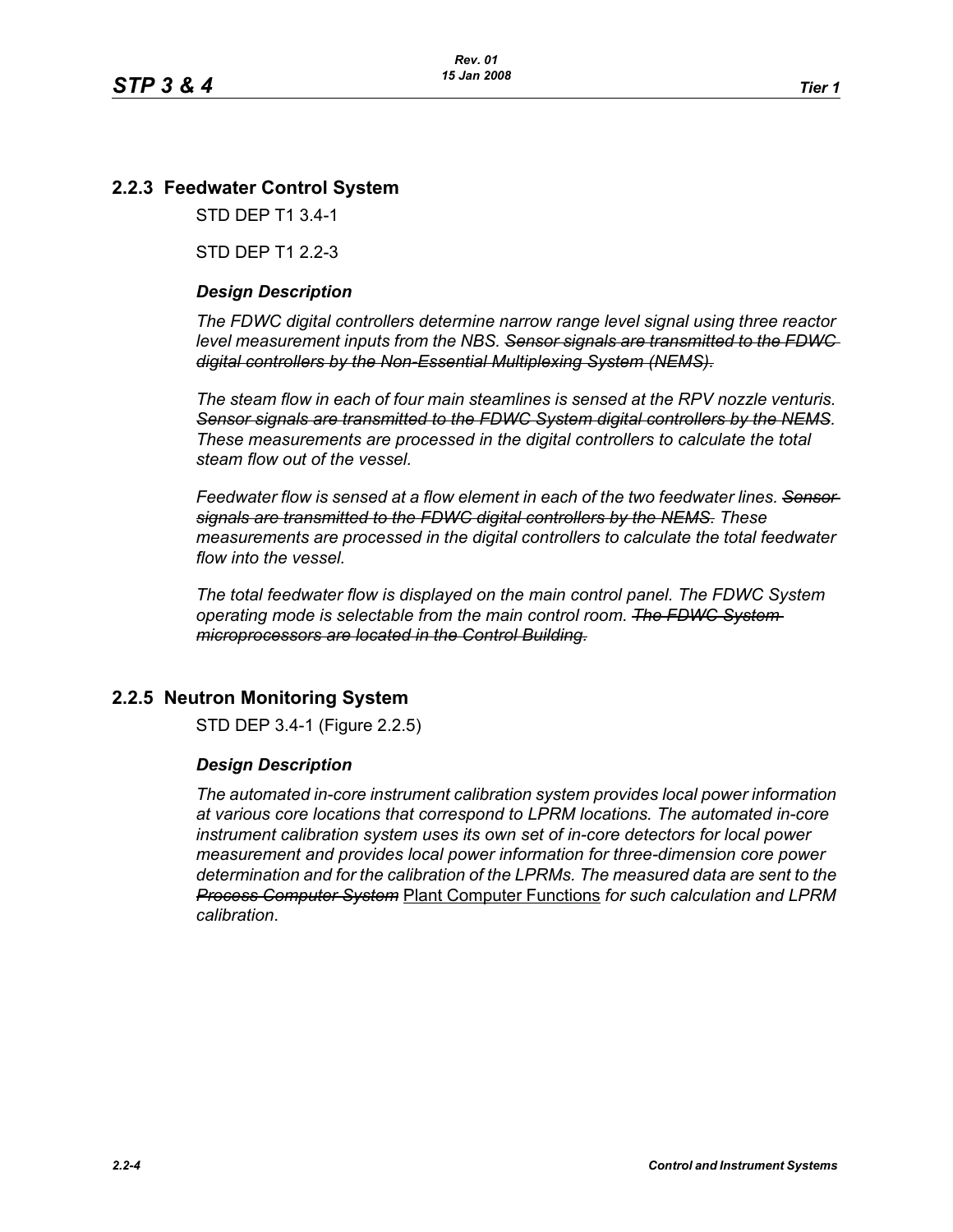

NOTES:

- 1. DIAGRAM REPRESENTS ONE OF FOUR NMS DIVISIONS (MRBM IS A DUAL CHANNEL SYSTEM. THERE IS ONLY ONE IN-CORE INSTRUMENT CALIBRATION SYSTEM).
- 2. USED FOR RAPID CORE FLOW DECREASE TRIP.
- 3. SRNM AND APRM ATWS PERMISSIVE SIGNALS TO SSLC.
- 4. INTERCONNECTIONS MAY BE FIBER-OPTIC OR METALLIC.

#### **Figure 2.2.5 Neutron Monitoring System**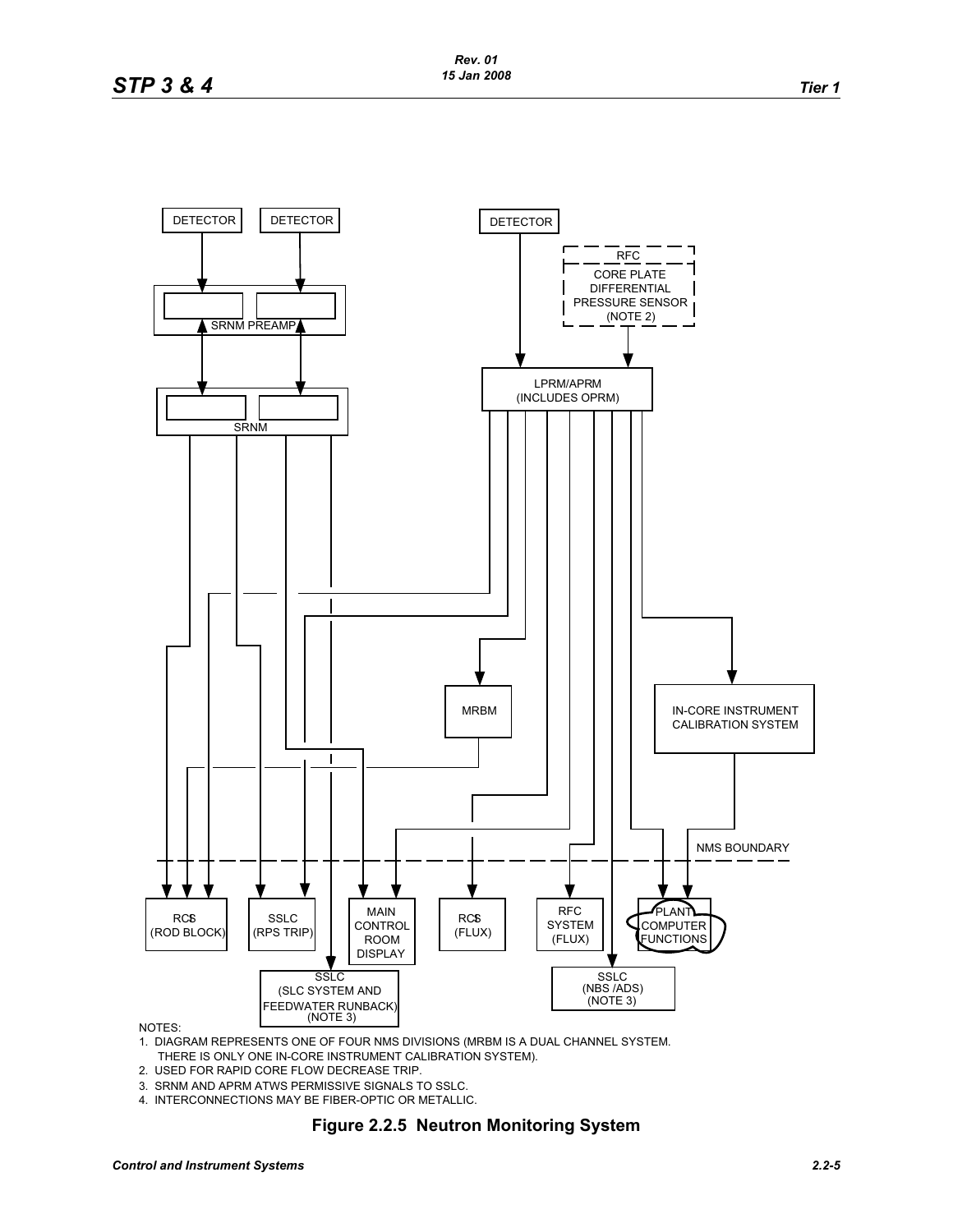# **2.2.6 Remote Shutdown System**

STD DEP T1 2.14-1

Licensing Topical Report NEDO-33330P, "Hydrogen Recombiner Requirements Elimination," pages B-3 and B-4 are incorporated by reference.

## **2.2.7 Reactor Protection System**

STD DEP T1 2.2-1 (Figure 2.2.7a, Table 2.2.7)

STD DEP T1 3.4-1 (Figure 2.2.7b)

#### *Design Description*

*As shown in Figure [2.2.7a](#page-8-0), the RPS interfaces with the Neutron Monitoring System (NMS), Nuclear Boiler System (NBS), Control Rod Drive (CRD) System, Rod Control and Information System (RCIS), Recirculation Flow Control (RFC) System,* and the *Suppression Pool Temperature Monitoring System (SPTM)*.*, and the Essential Multiplexing System (EMS). Figure [2.2.7a](#page-8-0) also depicts the* primary *implementation of RPS logic within the Safety System Logic and Control (SSLC).*

*The RPS has four divisions. Figure [2.2.7b](#page-9-0) shows the RPS divisional aspects and the signal flow paths from sensors to scram pilot valve solenoids.* Functions *Equipment within an RPS division consists of* include *sensors (transducers or switches)*, *multiplexers,* data communication, *digital trip modules* functions *(DTM* DTF*), trip logic unit* function *(TLU* TLF*), output logic unit (OLU), and load drivers (LD). The LDs are only in Divisions II and III.* The (DTF) and (TLF) are performed in digital control processors. The data communication functions are described in Section 2.7.5.

*The RPS consists of logic and circuitry for initiation of both automatic and manual scrams. The automatic scram function is comprised of* accomplished redundantly in *four independent divisions of sensor instrument channels, hardware/software based logic* and logic processing, *and two independent divisions of actuating devices. Automatic scram is initiated whenever a scram condition is detected by two or more automatic divisions of RPS logic. For automatic scram, the sensor input signals to the RPS originate either from the RPS's own sensors or other systems' sensors. For determination of the existence of an automatic scram condition, within each automatic scram channel* division *of the RPS, the DTM* DTF *of a given RPS channel* division *compares the monitored process variable with the* a *stored setpoint* stored *in its memory and issues a trip signal if the monitored process variable exceeds the setpoint. The DTM* DTF *then sends the trip signal to the TLU* TLF *of its own channel* division *and the TLU* TLF*s of the other three channels* divisions *of RPS, where two-out-of-four voting is performed (see Figure [2.2.7b\)](#page-9-0). The TLF in each division performs an independent two-out-of-four vote on each RPS DTF input.*

*In the case of high suppression pool average temperature trip and inboard/outboard MSIV closure signals, the SPTM module of SSLC and NBS provide their divisional trip signals directly to the corresponding divisional RPS DTM. However, in the case of the*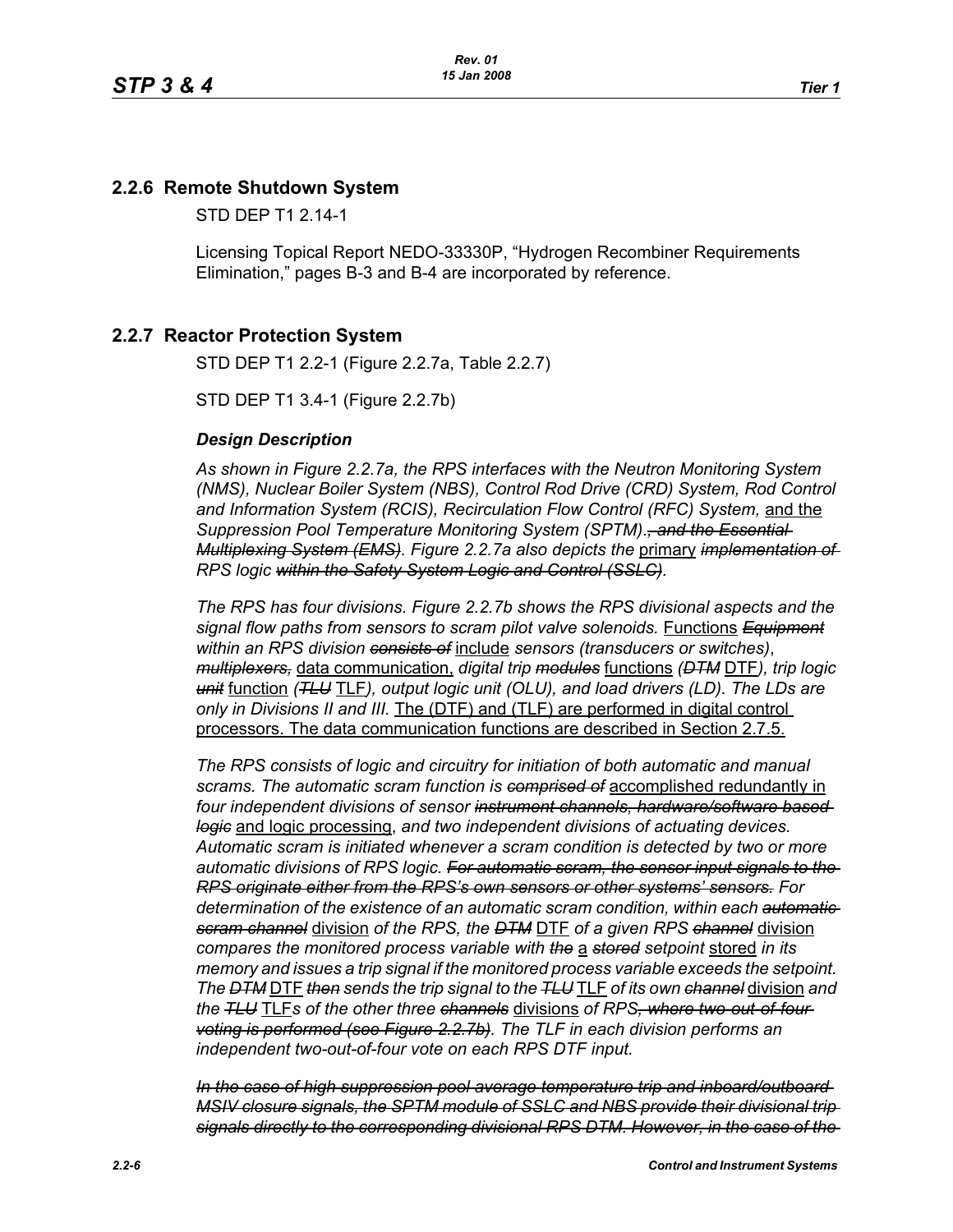*NMS,* Each of *the four channels* divisions *of the NMS each provide their trip and* Simulated Thermal Power (STP) *signals to each* the corresponding *RPS divisional TLU* TLF independent of the DTF for all other RPS automatic trip input parameters. *A*  list of conditions that can cause automatic reactor scram is provided below. The name *of the system that provides the sensor input signal or the trip signal is shown in brackets.*

- *(3) NMS Trips [Discrete trip signals to RPS TLUs*NMS]
- *(7) Main Steamline Isolation [NBS discrete signals to RPS DTMs]*
- *(9) High Suppression Pool Average Temperature [SPTM Module of SSLC trip signals to RPS DTMs]*

*The TLU* TLF*s provide their trip signals to their divisional OLUs which are used to control the solid-state LDs that control the Class 1E AC power to the scram solenoids, and relays that control DC power to back-up scram valves. For automatic scram initiation, the TLU* TLF *trip signals cause the LDs to interrupt Class 1E AC power to the scram solenoids (fail-safe logic), cause the back-up scram relays to supply DC power to back-up scram solenoids, and provide scram follow signals to the RCIS. Each division of RPS controls eight LDs. The LDs are arranged to switch AC power to the scram solenoids in a two-out-of-four format*arrangement. *That is, reactor scram will occur only if two or more divisions of the RPS provide trip signals to their associated LDs and both scram solenoids are de-energized.*

*Manual scram function, which is separate and independent from automatic scram logic, is implemented in Divisions II and III of the RPS. For manual scram initiation, two manual scram push buttons of the RPS must be simultaneously depressed. When manual scram is initiated, the RPS, through manual scram switches, interrupts Class 1E AC power to the scram solenoids, connects divisional Class 1E DC power to backup scram solenoids, and provides scram follow signals to RCIS. The RPS logic seals in the scram signals and permits reset of scram logic* only *after a time delay of at least 10 seconds.*

*RPS initiates a reactor internal pump (RIP) trip on receipt of either a turbine stop valve closure or a low turbine control valve oil pressure signal when the reactor power is above 40% (from a turbine first stage pressure NMS STP signal).*

*The RPS design is single-failure-proof and redundant. Also, the RPS design is fail-safe in the event of loss of electrical power to one division of RPS logic.*

The OLU and LDs are implemented with non-microprocessor-based equipment. The remaining RPS functions are primarily implemented with microprocessor-based equipment.

*Each of the four RPS divisional logic and associated sensors are powered from their respective divisional Class 1E power supply. In the RPS, independence is provided*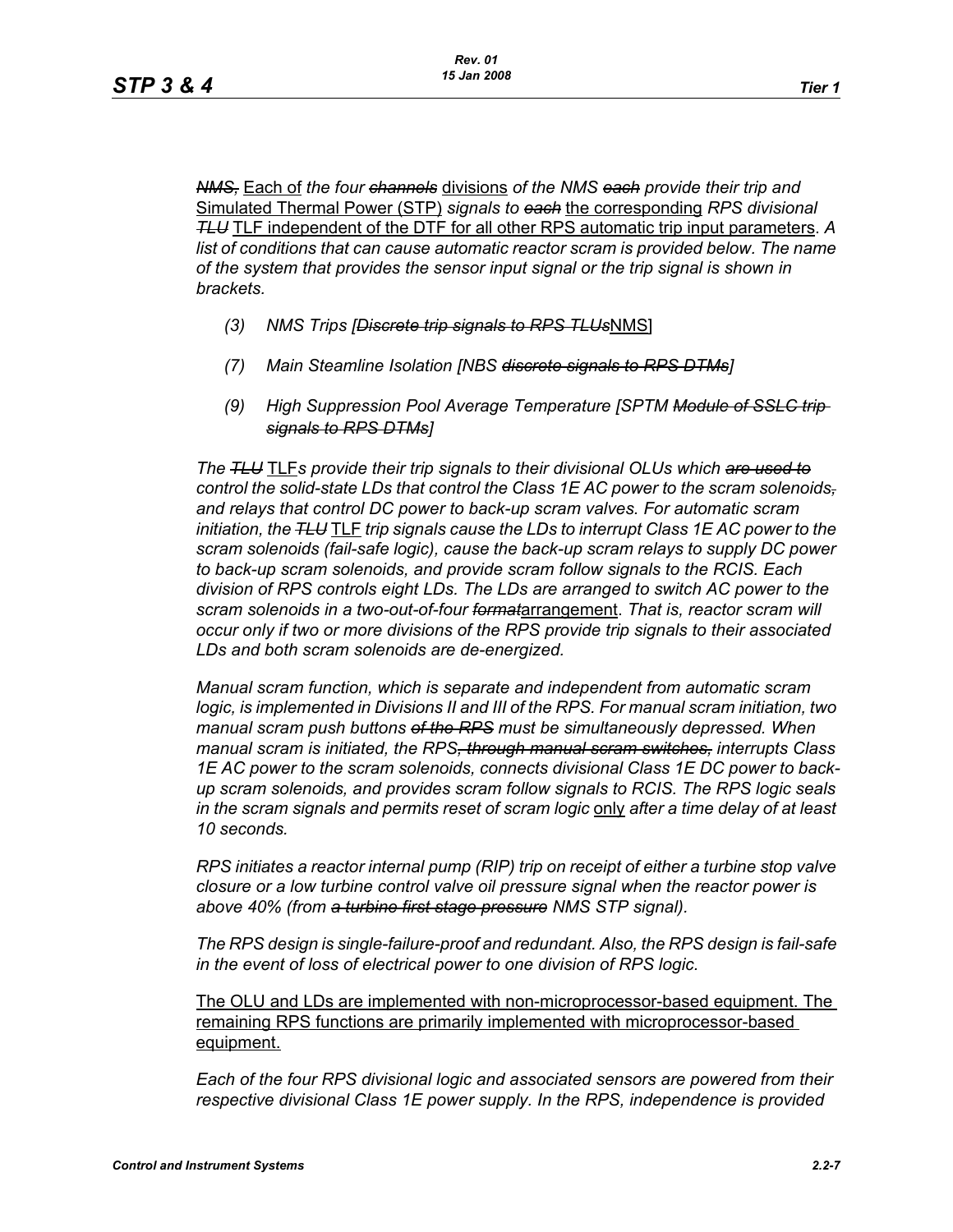*between Class 1E divisions, and also between the Class 1E divisions and non-Class 1E equipment.*

*As shown on Figure [2.2.7a](#page-8-0), the RPS has manual divisional trip switches, reactor mode switch, manual scram switches, and scram reset switches for manual controls. Divisional trip displays, and scram solenoids electrical power status lights are also provided. These RPS controls and displays are provided in the main control room. Fail safe RPS sensors are turbine control valve oil pressure switches,* sensors and *turbine stop valve position switches, and turbine first-stage pressure sensors. These sensors are located in the Turbine Building.*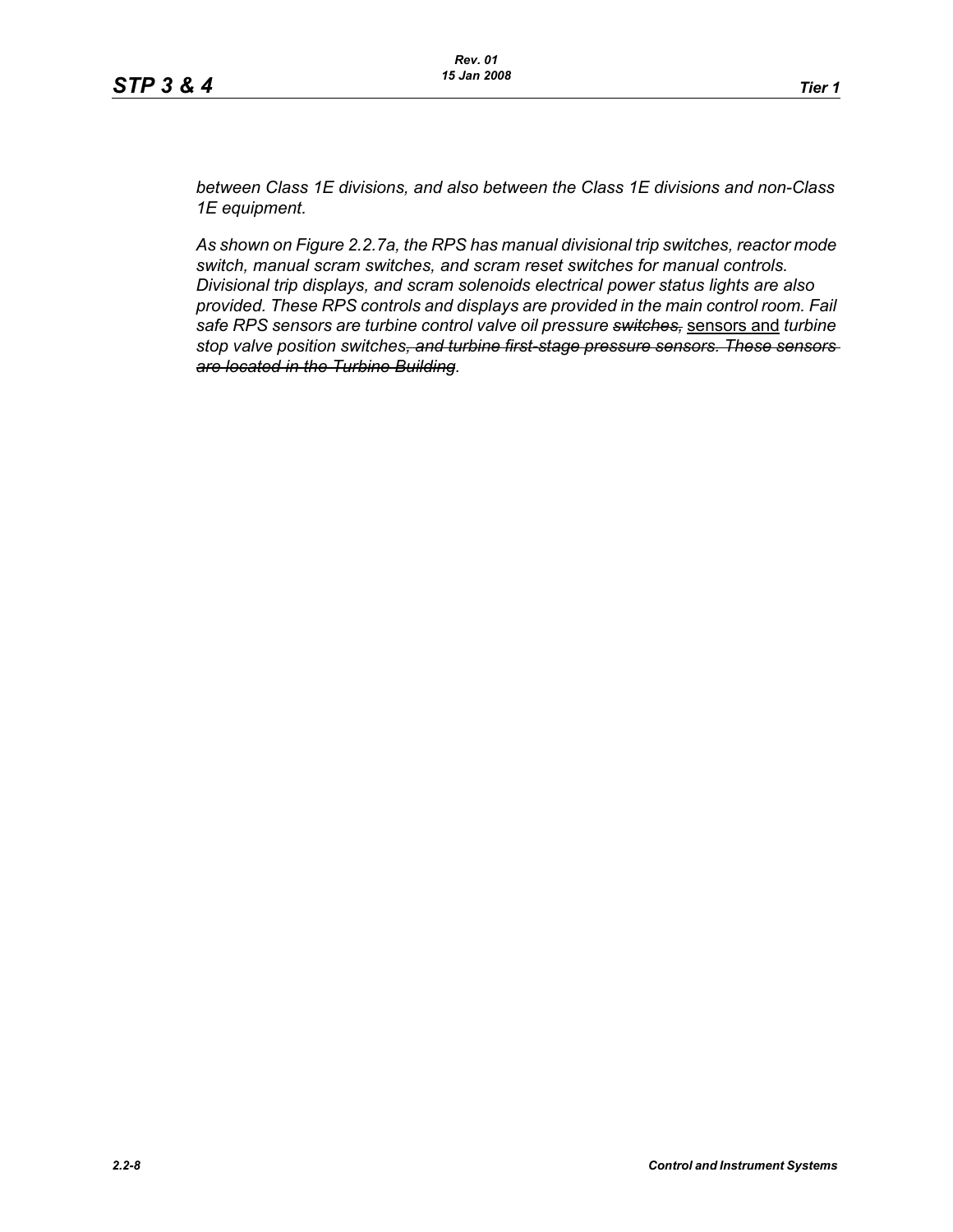

<span id="page-8-0"></span>

*STP 3 & 4*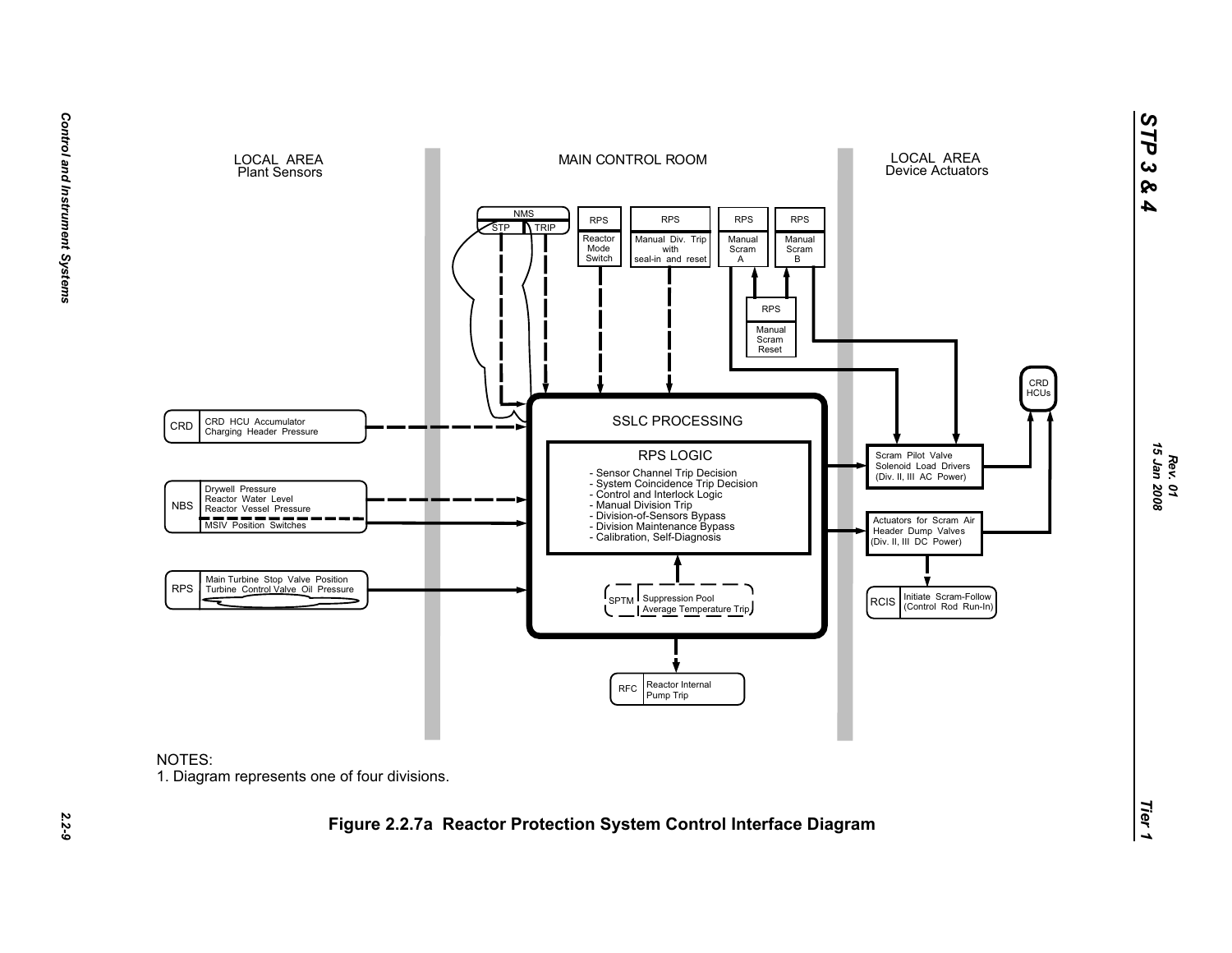

# <span id="page-9-0"></span>**Figure 2.2.7b Reactor Protection System**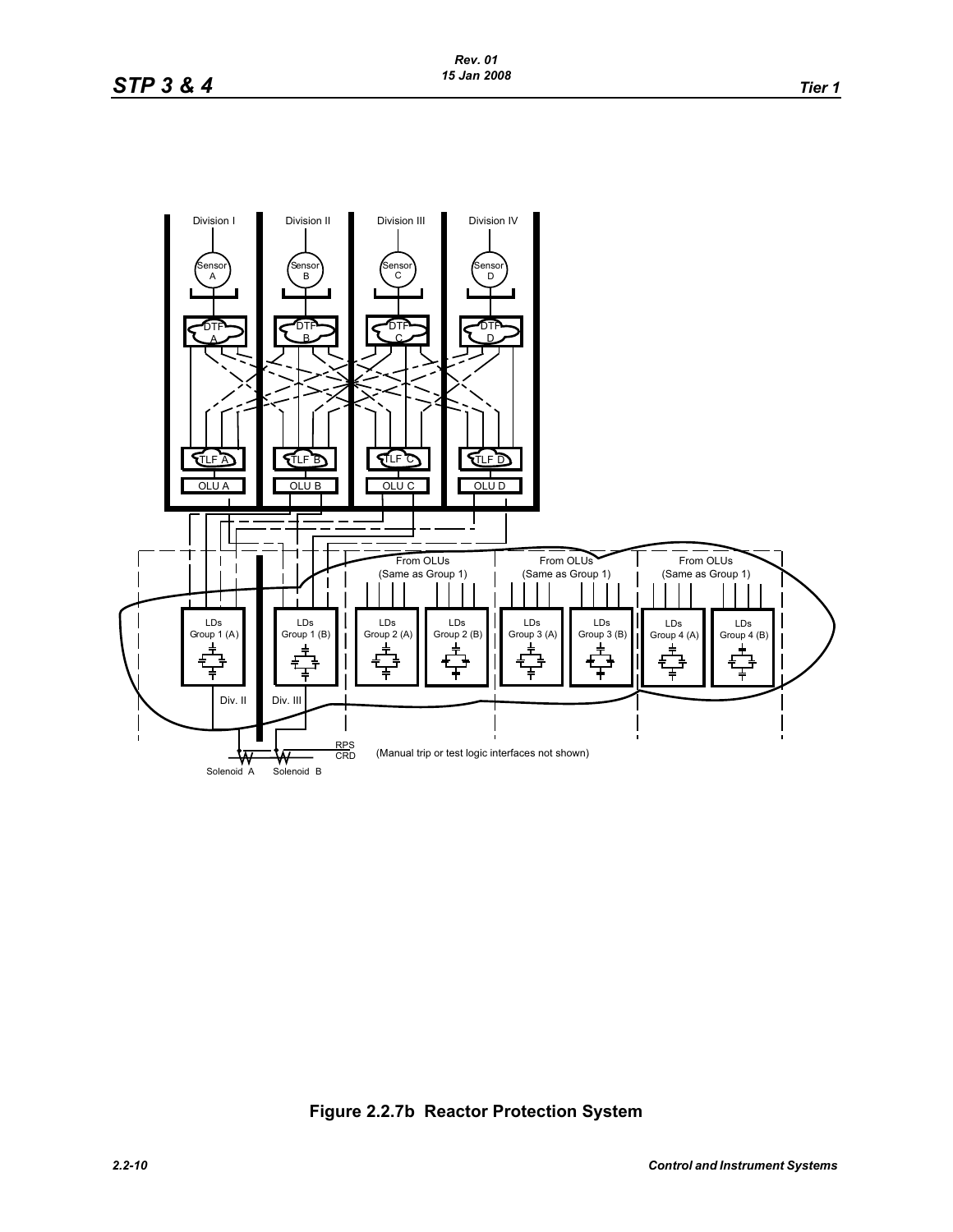|    |                                                                                                                                                                                                                                 | Table 2.2.7 Reactor Protection System                                                                                                                                                                        |                                                                                                                                                                                                | STP                   |
|----|---------------------------------------------------------------------------------------------------------------------------------------------------------------------------------------------------------------------------------|--------------------------------------------------------------------------------------------------------------------------------------------------------------------------------------------------------------|------------------------------------------------------------------------------------------------------------------------------------------------------------------------------------------------|-----------------------|
|    |                                                                                                                                                                                                                                 | Inspections, Tests, Analyses and Acceptance Criteria                                                                                                                                                         |                                                                                                                                                                                                | $\boldsymbol{\omega}$ |
|    | <b>Design Commitment</b>                                                                                                                                                                                                        | <b>Inspections, Tests, Analyses</b>                                                                                                                                                                          | <b>Acceptance Criteria</b>                                                                                                                                                                     | ବ                     |
| 5. | RPS initiates an RIP trip on receipt of either<br>a turbine stop valve closure or a low turbine<br>control valve oil pressure signal when<br>reactor power is above 40% (from a turbine-<br><b>first stage NMS STP signal).</b> | $\vert 5. \vert$<br>Test will be conducted on the as-built RPS<br>using simulated turbine stop valve position,<br>turbine control valve oil pressure and<br>turbine first stage pressure NMS STP<br>signals. | 5.<br>The RPS initiates an RIP trip on receipt of<br>either a simulated signals indicating turbine<br>stop valve closure or low control valve oil<br>pressure when reactor power is above 40%. | $\boldsymbol{4}$      |
|    |                                                                                                                                                                                                                                 |                                                                                                                                                                                                              |                                                                                                                                                                                                |                       |
|    |                                                                                                                                                                                                                                 |                                                                                                                                                                                                              |                                                                                                                                                                                                |                       |
|    |                                                                                                                                                                                                                                 |                                                                                                                                                                                                              |                                                                                                                                                                                                | 15 Jan 2008           |
|    |                                                                                                                                                                                                                                 |                                                                                                                                                                                                              |                                                                                                                                                                                                |                       |
|    |                                                                                                                                                                                                                                 |                                                                                                                                                                                                              |                                                                                                                                                                                                |                       |
|    |                                                                                                                                                                                                                                 |                                                                                                                                                                                                              |                                                                                                                                                                                                |                       |
|    |                                                                                                                                                                                                                                 |                                                                                                                                                                                                              |                                                                                                                                                                                                |                       |
|    |                                                                                                                                                                                                                                 |                                                                                                                                                                                                              |                                                                                                                                                                                                |                       |
|    |                                                                                                                                                                                                                                 |                                                                                                                                                                                                              |                                                                                                                                                                                                | Tier                  |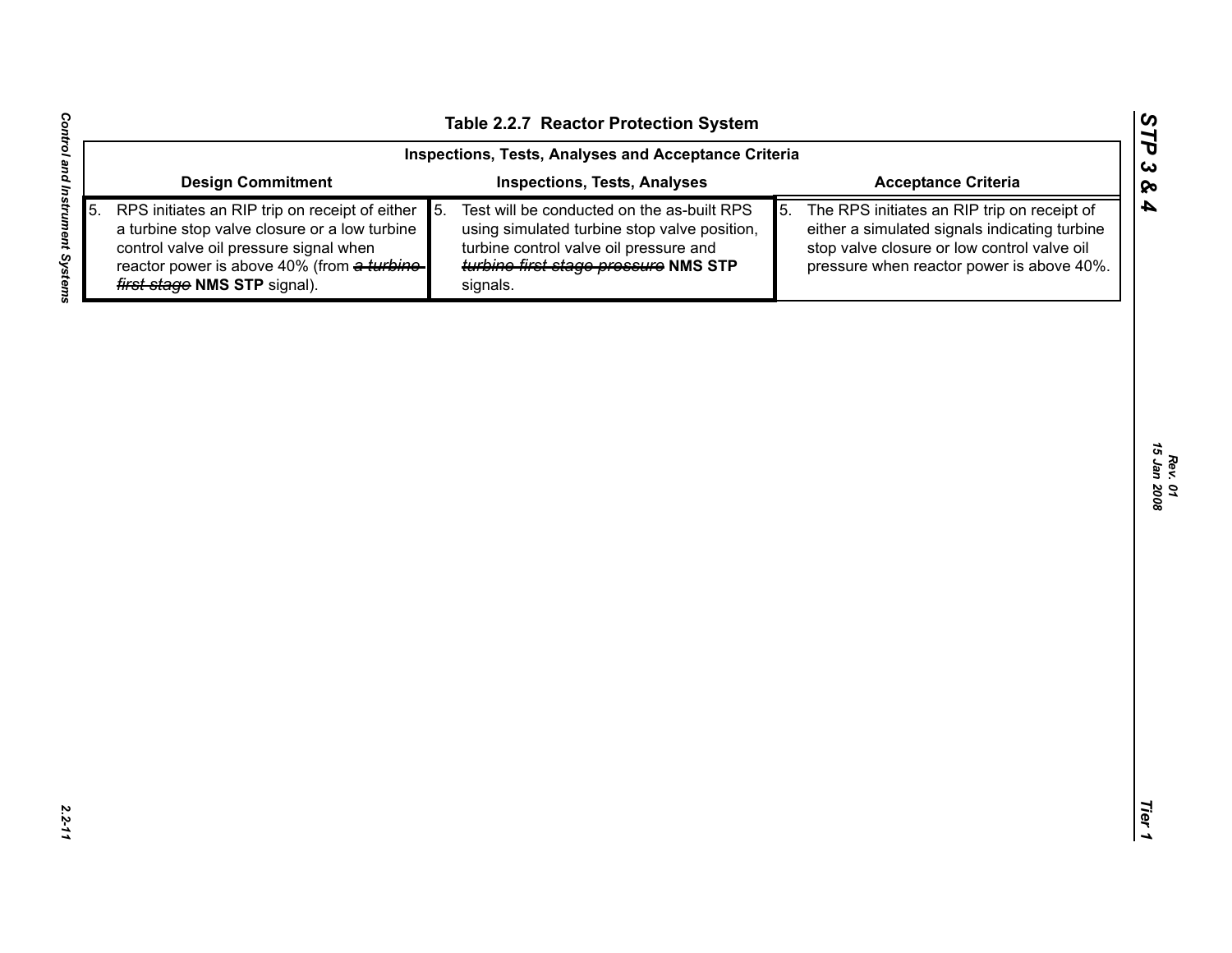# **2.2.9 Automatic Power Regulator System**

STD DEP T1 3.4-1

# *Design Description*

*The APR System operates in either manual or automatic control mode. The system control logic is performed by redundant, digital controllers. The digital controller controllers receives* receive *inputs from* and send outputs *to interfacing system* systems *via the non-essential multiplexing system (NEMS)* data communication function (NECF)*. It* The APR System *performs power control calculations and* provides *system outputs to the NEMS* interfacing systems to allow coordinated control*.*

# **2.2.11** *Process Computer System* **Plant Computer Functions (PCFs)**

STD DEP T1 3.4-1

#### *Design Description*

*The Process* Plant *Computer System* Functions *(PCS* PCFs*) consists of* are a set of control, monitoring and data calculation functions that are implemented on *redundant* digital central processing units and associated peripheral equipment provided by the Plant Information and Control System (PICS). Redundant processors are used for functions that are important to plant operation. The PCFs *and is* are *classified as a nonsafety-related system.*

*The PCS* PCFs *performs* perform *local power range monitor (LPRM) calibrations and calculations of fuel operating thermal limits data*, *which it* is *provides* provided *to the automated thermal limit monitor (ATLM) function of the Rod Control & Information System (RCIS) for the purpose of updating rod block setpoints.*

*The PCS functions also as a* PCFs also include top-level controller functions which *monitors* monitor *the overall plant conditions, issues* issue *control commands and adjusts* adjust *setpoints of lower level controllers to support automation of the normal plant startup, shutdown and power range operations. In the event that abnormal conditions develop in the plant during operations in the automatic mode, the PCS* these functions *automatically reverts* revert *to the manual mode of operation.*

## *Inspections, Tests, Analyses and Acceptance Criteria*

*Table 2.2.11 provides a definition of the inspections, tests and/or analyses, together with associated acceptance criteria, which will be undertaken for the PCS* PCFs*.*